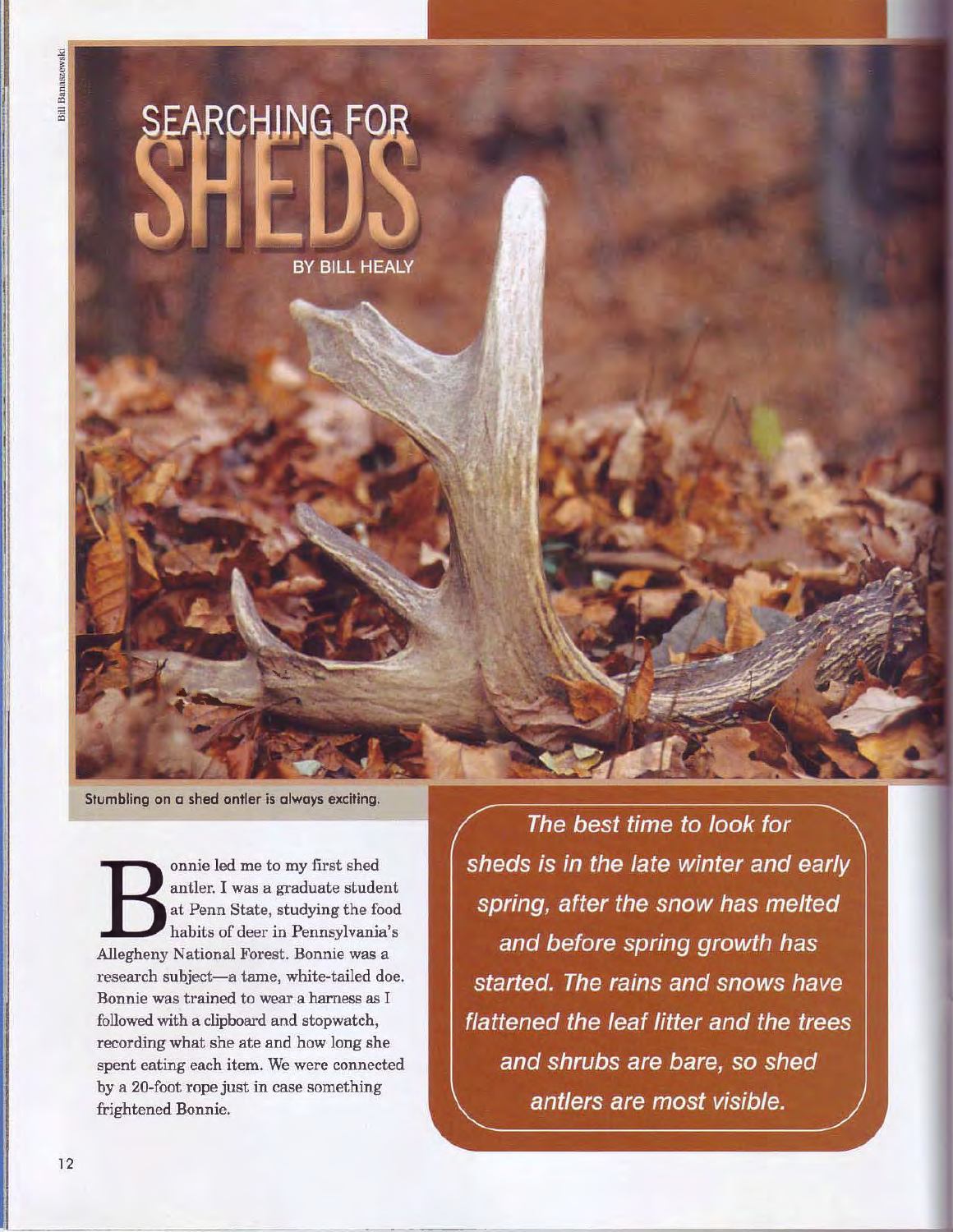One spring day in 1965, while watching Bonnie feed, I nearly stepped on a shed antler. I shoved the antler into my back pocket, dropped my handkerchief to mark the spot, and continued observing Bonnie. Later, when Bonnie stopped actively feeding and started looking for a resting spot to chew her cud, I gently led her back to the pen. Now I could look for the other antler. It took about 20 minutes to find my handkerchief and just an instant to spot the second antler. It was hanging in a blackberry bush not two feet from where the first antler had been. "Wow!" I thought. "A matching 8-point rack." That experience started a lifelong hobby, and left me with the naive impression that it is easy to find a matching set of shed antlers. **Sheds are more visible when the tines point down.** 



I have spent many hours looking for

the "other" antler since that first find. Finding pairs is rare, and if found, they will probably be lying side by side. Only twice have I found pairs of antlers that were not shed in the same place.

## **Search** *image*

The key to finding sheds is to keep thinking about antlers. Look for white or ivory colored objects, especially white curved objects. Antlers that fall with the tines down are easiest to find because the main beam appears as a long white crescent rising several inches above the ground. When an antler falls with the tines pointing up, the main beam is on the ground and usually only the bleached tips of individual tines are obvious.

Looking for white specks will lead you to more bleached branches, bones, and stones than to antlers. A pair of binoculars will save a lot of walking to "faux" antlers." I have found sheds by scanning the ground with binoculars, but I use them more often to look at the birds and beasts I encounter along the way.

If you hiked 10 miles and searched a 50-foot-wide strip, you would have covered just over 60 acres, or less than one-tenth of a square mile. That is not a large area in comparison to an adult buck's home range, so plan on a lot of walking if you expect to find many antlers. Even a large antler can be concealed from view by a small depression or log if it is more than a few feet from your line of travel. I have often

found antlers on my way back through an area just searched because I had a different angle of view. Wandering back and forth on deer trails works well. Keep looking, and keep thinking about deer antlers.

## *Timing is everything*

The best time to look for sheds is in late winter and early spring, after the snow has melted and before spring growth has started. The rains and snows have flattened leaf litter and the trees and shrubs are bare, so shed antlers are most visible. Most bucks lose their antlers by the end of February, leaving a fresh supply of sheds that gnawing rodents will not have had much time to find.

The contrast between antler and background is greatest on overcast days. On bright sunny days, reflected light from branches makes it hard to see into thickets, and many bleached branches appear to be antlers. Shed antlers can be found in any habitat type from suburban backyard to mature forest. Look where you find deer sign, and the more deer sign the better.

## *Antler's fate*

Rodents-mice, squirrels, and porcupines-gnaw on antlers to obtain minerals, and can completely consume them. In late February one year, I found what would have been a large set of antlers, but all that remained were the burrs and thin slivers of the main